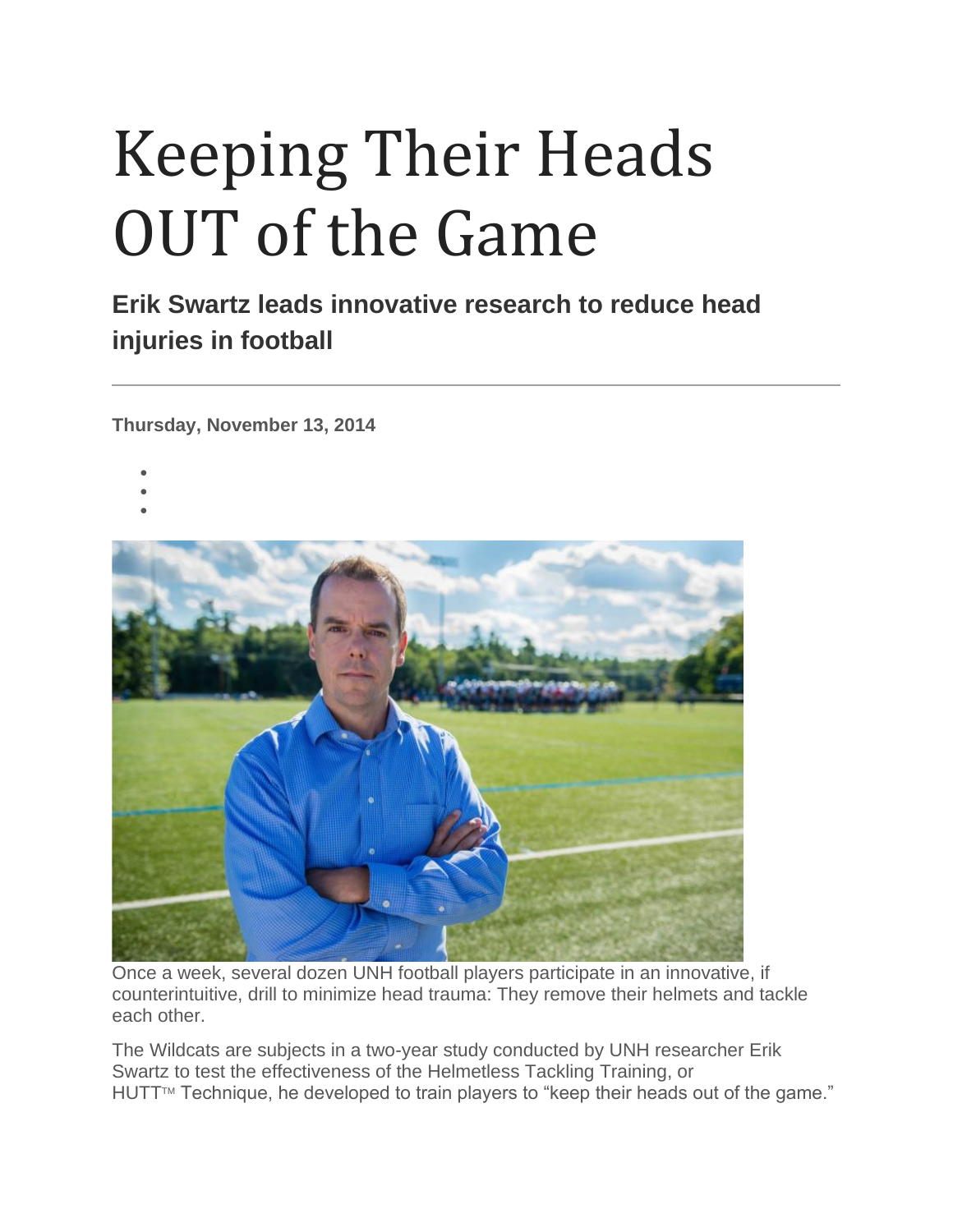His hypothesis is that practicing tackling without protective equipment will translate into full-contact, fully protected play that minimizes head impact.

"Our primary goal is to reduce head and neck injuries in football," says Swartz, a professor in the athletic training option of the kinesiology department. "It sounds simple, but if there isn't contact to the head, there won't be a head injury."

Swartz's work caught the attention of the NFL, Under Armour and GE, which today announced he is a winner of their [Head Health Challenge II.](http://www.headhealthchallenge.com/)

The set of drills, which include player-to-player contact and are brief but very specific, focus more on technique than full effort. "You're not trying to take the other player down," says Swartz.

To measure the effectiveness of the drills, the players in the study (25 doing the tackling drills and a control group of 25) wear adhesive pill-sized impact sensors behind their ears for all practices and games. The sensors, which include accelerometers and gyroscope technology, measure the volume, magnitude and location of hits. Swartz and the athletic training students assisting him download the data after practices and games; by the end of next season, they hope the data elucidates the effectiveness of the drills.

"We want to see a decrease in impacts to the head, especially to the front and the top of the helmet," says Swartz. "In the end, we expect to see that in the treatment group."

Swartz drew inspiration for HUTT<sup> $M$ </sup> from the decade he spent playing rugby, a sport with plenty of tackling and no helmets (some players wear caps to protect themselves from cuts and scrapes). "I tackled quite a bit, but I didn't lead with my head. It wasn't protected so I would keep it out of the way," he says.

For research subjects, Swartz looked out his window to the winning UNH football team, to which he and his students already provide athletic training services. Wildcats head coach Sean McDonnell has been a valuable partner, he says.

"This research could help us figure out how to lessen the amount of concussions in football," says McDonnell, whose [team](http://unhwildcats.com/sports/fball/index) is 8-1 this season and was just ranked number one in the country in the FCS. "I thought it was a great idea."

"It's really been a team effort," says Swartz, noting that the study has involved a postdoctoral researcher, athletic trainers, the coaching staff and even the athletic director. "I very much appreciate everyone supporting the research."

With the \$500,000 Head Health Challenge II award, Swartz will bring HUTT $M$  to high school gridders next season. He suspects that younger players with less tackling experience might see even greater benefits from the technique.

Swartz's HUTT<sup> $M$ </sup> evaluation with the UNH football team has received funding from the National Athletic Training Association Foundation and NIH preparedness funding Up-2- NIH from the UNH research office.

## • WRITTEN BY: